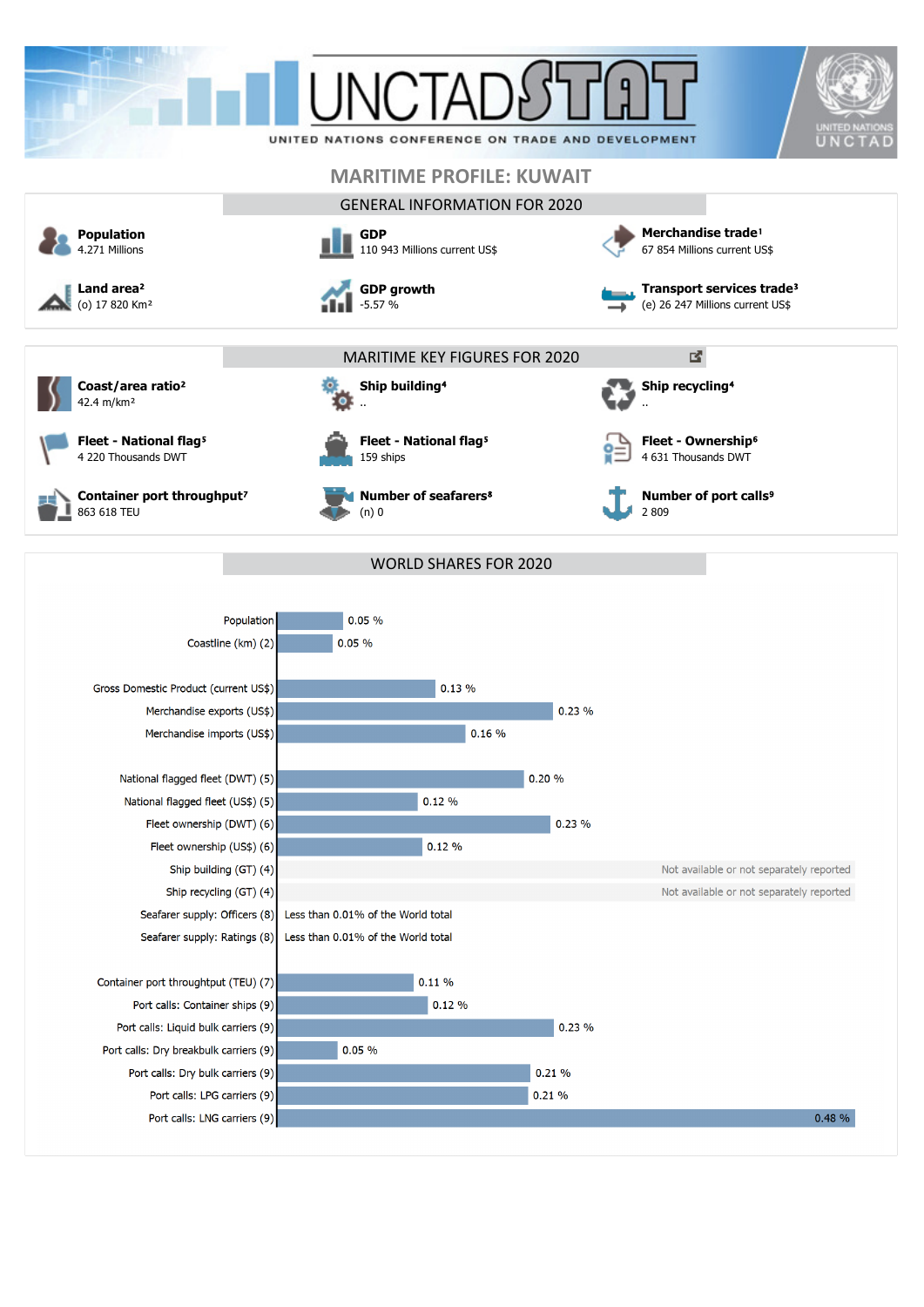

## INTERNATIONAL TRADE IN TRANSPORT SERVICES

NATIONAL FLEET

| Services exports by main category <sup>10</sup> |         |         |         |            |
|-------------------------------------------------|---------|---------|---------|------------|
| (as % of total services)                        | 2005    | 2010    | 2015    | 2020       |
| Transport                                       | 47.3    | 46.9    | 27.2    | (e) 12.7   |
| Travel                                          | 3.5     | 3.2     | 8.3     | (e) 5.9    |
| Other services                                  | 49.2    | 49.9    | 64.5    | (e) 81.5   |
| Total trade in transport services <sup>10</sup> |         |         |         |            |
| (millions of US\$)                              | 2005    | 2010    | 2015    | 2020       |
| Transport services exports                      | 2 2 6 0 | 4 2 2 5 | 1 6 4 9 | (e) 918    |
| Transport services imports                      | 2 6 4 6 | 4 0 2 0 | 5 1 4 8 | (e) 3 245  |
| Transport services trade balance                | $-386$  | 205     | $-3499$ | (e) -2 327 |
|                                                 |         |         |         |            |

#### Carrying capacity by type of ship<sup>5</sup>

Fleet by type of ship<sup>5</sup> **(Number of ships)**

2020

2019

2018 2017 2016

 $\mathbf{o}$ 

| 2005    | 2010       | 2015        | 2020      |
|---------|------------|-------------|-----------|
| 3 811.0 | 3 8 5 6.2  | 5 3 6 5 . 5 | 4 2 2 0.2 |
| 3 043.0 | 3 2 1 6 .0 | 4 8 2 4 . 8 | 3 961.4   |
| 120.0   | 38.9       | 0.0         | 0.0       |
| 154.0   | 76.2       | 60.3        | 51.7      |
| 227.0   | 292.0      | 230.8       | 0.0       |
| 267.0   | 233.2      | 249.6       | 207.2     |
|         |            |             |           |

# Oil tankers **Bulk carriers** General cargo



Transport services exports growth rate in 2020

**-21.9 %**



図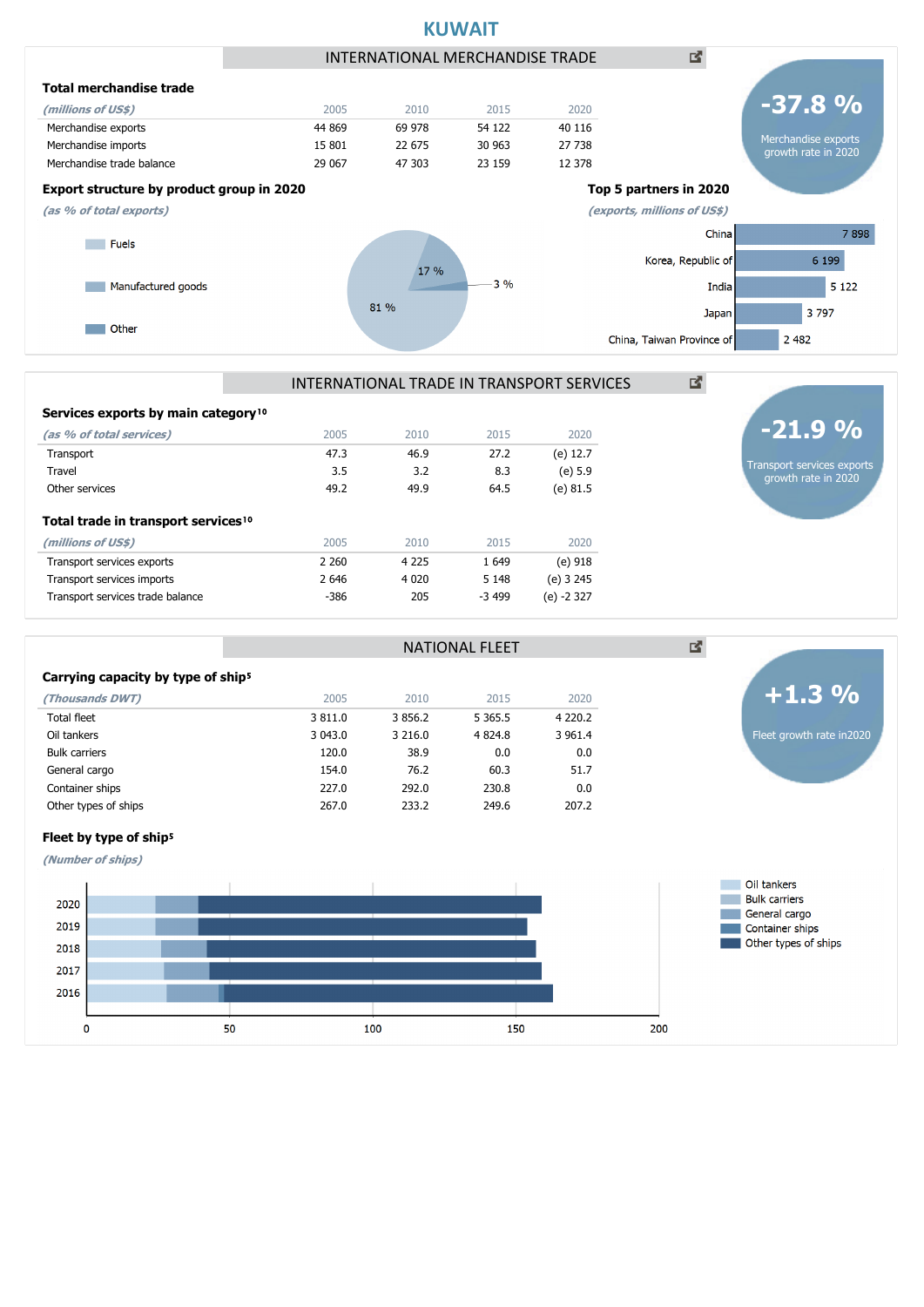# **KUWAIT**

LINER SHIPPING CONNECTIVITY

凶

#### **Bilateral connectivity index - Top 10 partners in 2020**<sup>11</sup>

**Can only take values between 0 (minimum) and 1 (maximum)**





図

## PORT CALLS AND PERFORMANCE

#### Port calls, time spent in ports, vessel age and size in 2020<sup>9</sup>

|                                  | Number of<br>arrivals | Median time<br>in port (days) | Avg age<br>of vessels | Avg size (GT)<br>of vessels | Avg cargo<br>carrying<br>capacity (DWT)<br>per vessel | Avg container<br>carrying<br>capacity (TEU)<br>per container<br>ship | Maximum size<br>(GT) of vessels |
|----------------------------------|-----------------------|-------------------------------|-----------------------|-----------------------------|-------------------------------------------------------|----------------------------------------------------------------------|---------------------------------|
| All ships                        | 2 8 0 9               | 1.57                          | 15                    | 52 084                      | 98 371                                                | 1984                                                                 | 170 611                         |
| Liquid bulk carriers             | 1 1 1 6               | 1.49                          | 10                    | 82 049                      | 154 427                                               |                                                                      | 170 611                         |
| Liquefied petroleum gas carriers | 109                   | 1.49                          | 11                    | 45 281                      | 51 880                                                | $\cdot$ .                                                            | 50 676                          |
| Liquefied natural gas carriers   | 59                    | 1.89                          | 10                    | 117 520                     | 95 514                                                | $\cdot$ .                                                            | 139 049                         |
| Dry bulk carriers                | 557                   | 3.82                          | 19                    | 30 466                      | 53 733                                                | $\cdot$ .                                                            | 62 273                          |
| Dry breakbulk carriers           | 208                   | 2.33                          | 24                    | 9 0 63                      | 12 647                                                | $\ddot{\phantom{0}}$                                                 | 35 240                          |
| Roll-on/roll-off ships           | 188                   |                               | 12                    | 59 433                      | 20 5 64                                               | $\cdot$ .                                                            | 76 420                          |
| Container ships                  | 572                   | 0.83                          | 16                    | 22 449                      |                                                       | 1984                                                                 | 38 332                          |
| Passenger ships                  | $\cdots$              |                               | $\cdot$               | $\cdots$                    | $\cdots$                                              | $\cdot$ .                                                            |                                 |

#### Port liner shipping connectivity index - Top 5 ports in 2020<sup>11</sup>

**Maximum 2006=100 for China, Hong Kong SAR**